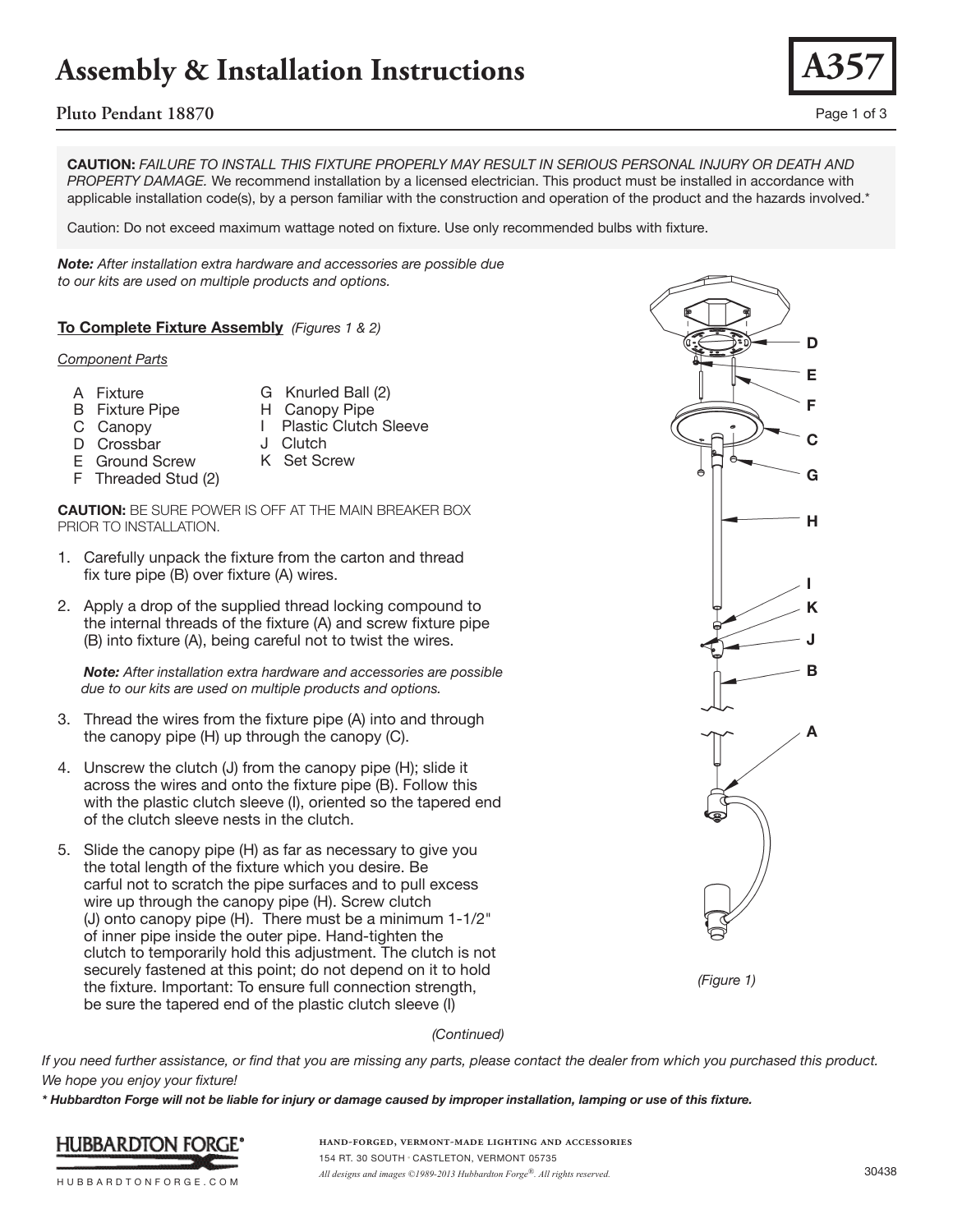# **Assembly & Installation Instructions**

## **Pluto Pendant 18870** Page 2 of 3

### *(Continued)*

- 5. is oriented toward the clutch when assembled and securely tighten set screw (Figure 2).
- 6. Thread studs (F) through appropriate holes in crossbar (D) to match holes in canopy (C).
- 7. Using two machine screws (not provided), fasten the cross bar (D) to the electric box.

 *Note: A new electric box comes with screws. When replacing a fixture, retain the existing screws for use with the new fixture.*

- 8. Using suitable wire connectors (not provided) connect fixture wires to supply (white to white and black to black). Run a pigrail lead from crossbar ground screw (E) to the junction box and connect all ground wires (bare copper or green to bare copper or green). Caution: Make sure wire connectors are twisted on securely, and no bare wire is exposed.
- 9. Slide canopy (C) over threaded studs (F) and push firmly to ceiling, making sure that no wires are pinched between fixture canopy and ceiling. Fasten with knurled balls (G). Be sure studs are fully seated in the knurled balls.
- 10. Once the fixture is fastened to the ceiling, tighten the set screw (K) in clutch (J) firmly with hex wrench provided. Only after the set screw (K) is tight should you install the glass.
- 11. Refer instructions following to install glass.

### **To Install Glass** *(Figures 3 & 4)*

#### *Component Parts*

- L Glass
- M Round Block
- N #8 Screw
- O Rubber Washer
- P Metal Washer
- Q Thumb Screw
- R Socket
- 1. Remove round block (M) from fixture (A) by loosening thumb screw (P). Remove #8 Screw (N) and washers (O&P) from block (M). Round block and hardware are shipped assem bled.



*If you need further assistance, or find that you are missing any parts, please contact the dealer from which you purchased this product. We hope you enjoy your fixture!* 

*\* Hubbardton Forge will not be liable for injury or damage caused by improper installation, lamping or use of this fixture.*

HUBBARDTONFORGE.COM

HUBBARDTON FORGE'

**hand-forged, vermont-made lighting and accessories** 154 RT. 30 SOUTH • CASTLETON, VERMONT 05735 *All designs and images ©1989-2013 Hubbardton Forge®. All rights reserved.* 30438



**O**

**P**

**N**

**M**

**L**



*(Figure 3)*









**A357**